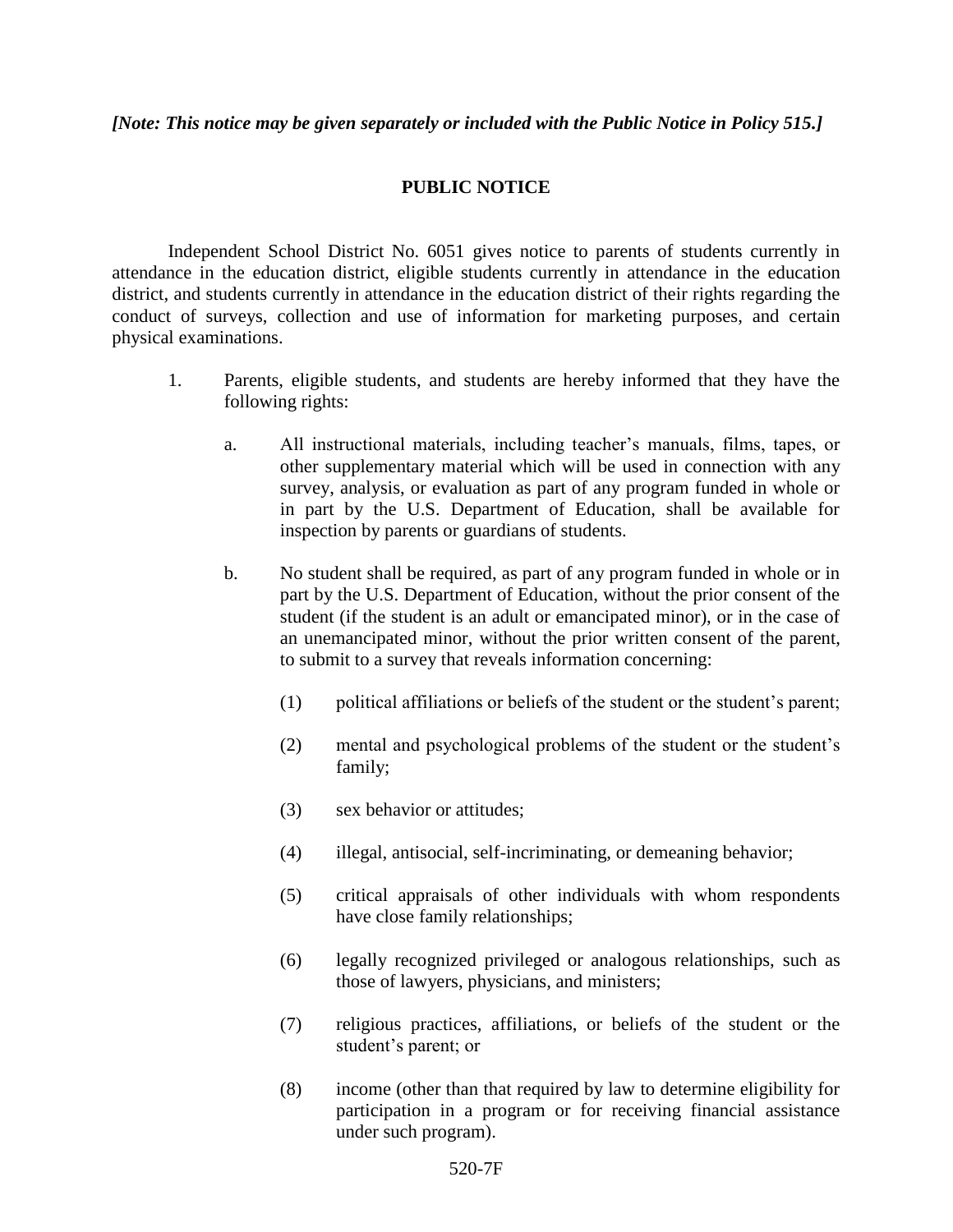- c. A parent, on behalf of a student or an eligible student, has the right to receive notice and an opportunity to opt the student out of participating in:
	- (1) Activities involving the collection, disclosure, or use of personal information collected from students for the purpose of marketing or for selling that information, or otherwise providing that information to others for that purpose.
	- (2) The administration of any third-party survey (non-Department of Education funded) containing one or more of the items contained in Paragraph 1.b., above.
	- (3) Any nonemergency, invasive physical examination or screening that is required as a condition of attendance, administered by the school or its agent, and not necessary to protect the immediate health and safety of a student, except for hearing, vision, or scoliosis screenings, or any physical examination or screening permitted or required under state law.
- d. This notice does not preempt applicable state law that may require parental notification.
- e. The education district has developed and adopted a policy, in consultation with parents, regarding these rights, as well as arrangements to protect student privacy in the administration of protected surveys and the collection, disclosure, or use of personal information for marketing, sales, or other distribution purposes.
- f. The education district will directly notify parents and eligible students of these policies at least annually at the start of each school year and after any substantive changes.
- g. The education district will directly notify parents and eligible students, at least annually at the start of each school year, of the specific or approximate dates of the following activities and provide an opportunity to opt a student out of participating in:
	- (1) Collection, disclosure, or use of personal information for marketing, sales, or other distribution.
	- (2) Administration of any protected information survey not funded in whole or in part by the U.S. Department of Education.
	- (3) Any nonemergency, invasive physical examination or screening as described above.

*[See consent/opt-out for specific activities attached hereto.]*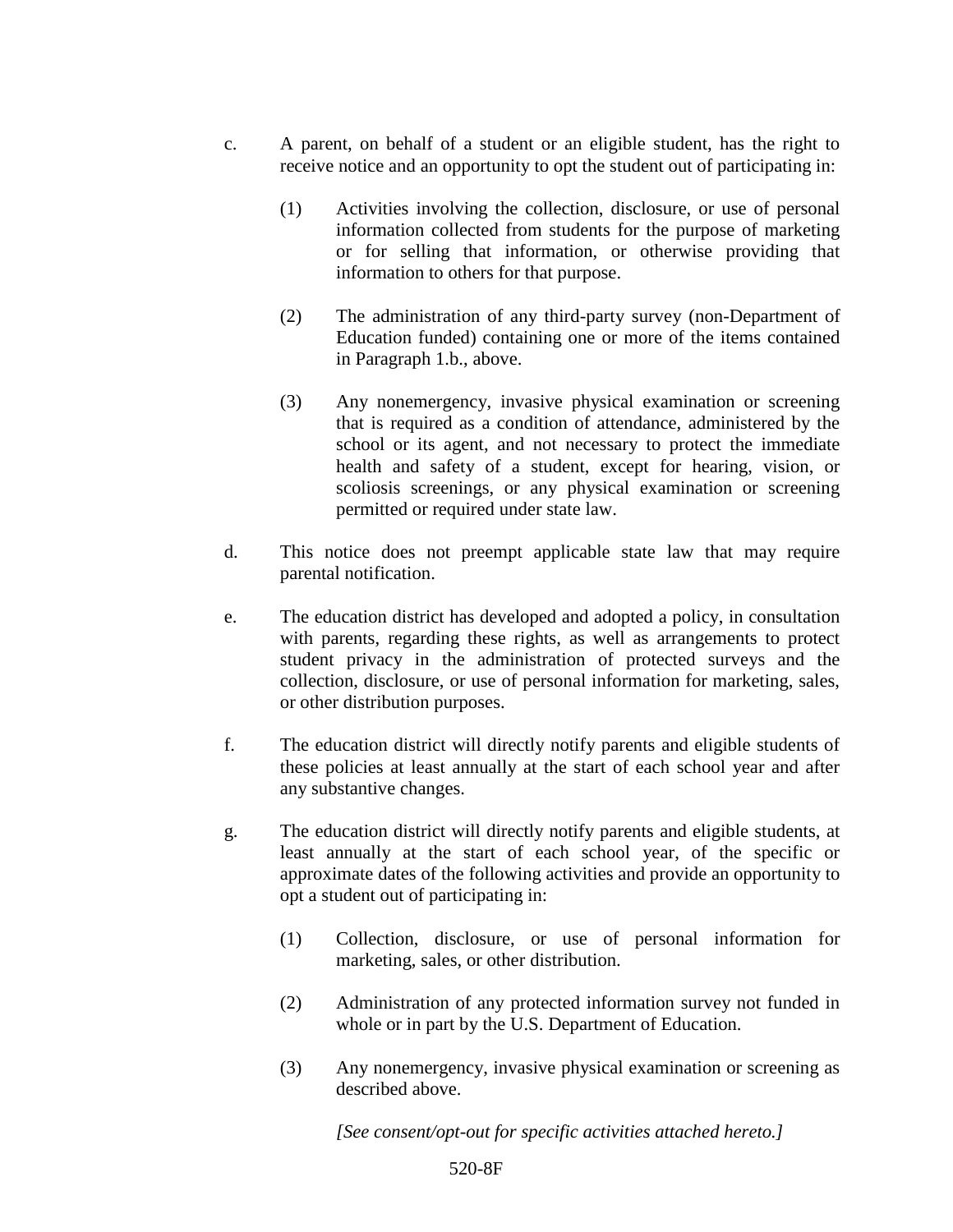Parents/eligible students who believe their rights have been violated may file a complaint with:

> Family Policy Compliance Office U.S. Department of Education 400 Maryland Avenue SW Washington, DC 20202-5920

> > INDEPENDENT SCHOOL DISTRICT NO. 6051 RED WING, MINNESOTA

Dated:  $7/27/17$ 

**Chair**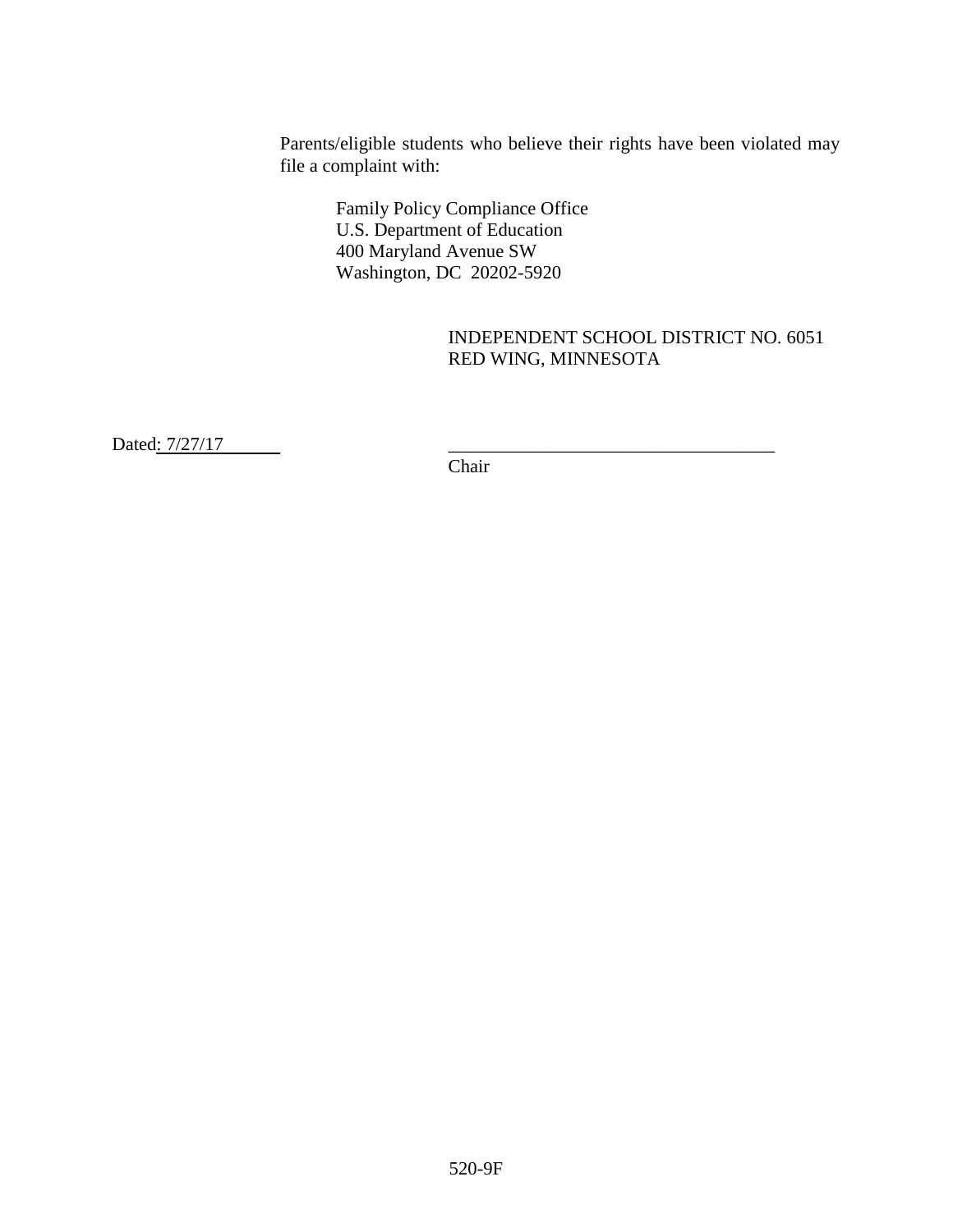## **PPRA NOTICE AND CONSENT/OPT-OUT FOR SPECIFIC ACTIVITIES**

The Protection of Pupil Rights Amendment (PPRA), 20 U.S.C. § 1232h, requires **[name of school district or school]** to notify you and obtain consent or allow you to opt your child out of participating in certain school activities. These activities include a student survey, analysis, or evaluation that concerns one or more of the following eight areas ("protected information surveys"):

- 1. Political affiliations or beliefs of the student or the student's parent;
- 2. Mental and psychological problems of the student or the student's family;
- 3. Sex behavior or attitudes;
- 4. Illegal, antisocial, self-incriminating, or demeaning behavior;
- 5. Critical appraisals of other individuals with whom respondents have close family relationships;
- 6. Legally recognized privileged or analogous relationships, such as those of lawyers, physicians, and ministers;
- 7. Religious practices, affiliations, or beliefs of the student or the student's parent; or
- 8. Income, other than as required by law to determine program eligibility.

This requirement also applies to the collection, disclosure, or use of student information for marketing purposes ("marketing surveys") and certain physical examinations and screenings.

Following is a schedule of activities requiring parental notification and consent or opt-out for the upcoming school year. (Please note that this notice and consent/opt-out transfers from parents to any student who is 18 or older or an emancipated minor under state law.

*Date: Grades:* [see sample activity notices attached] *Activity: Summary:*

*Consent or Opt-out:* [or both depending on situation]

If you wish to review any survey instrument or instructional material used in connection with any protected information or marketing survey, please submit a request to **[school official, address]**. **[School official]** will notify you of the time and place where you may review these materials. You have the right to review a survey and/or instructional materials before the survey is administered to a student.

| [parent's name] | give my consent for [child's name] to take |  | survey | <sub>on</sub> |
|-----------------|--------------------------------------------|--|--------|---------------|
| [date]          |                                            |  |        |               |

Parent's signature

\_\_\_\_\_\_\_\_\_\_\_\_\_\_\_\_\_\_\_\_\_\_\_\_\_\_\_\_

Please return this form no later than *[insert date]* to [name of school official and mailing address].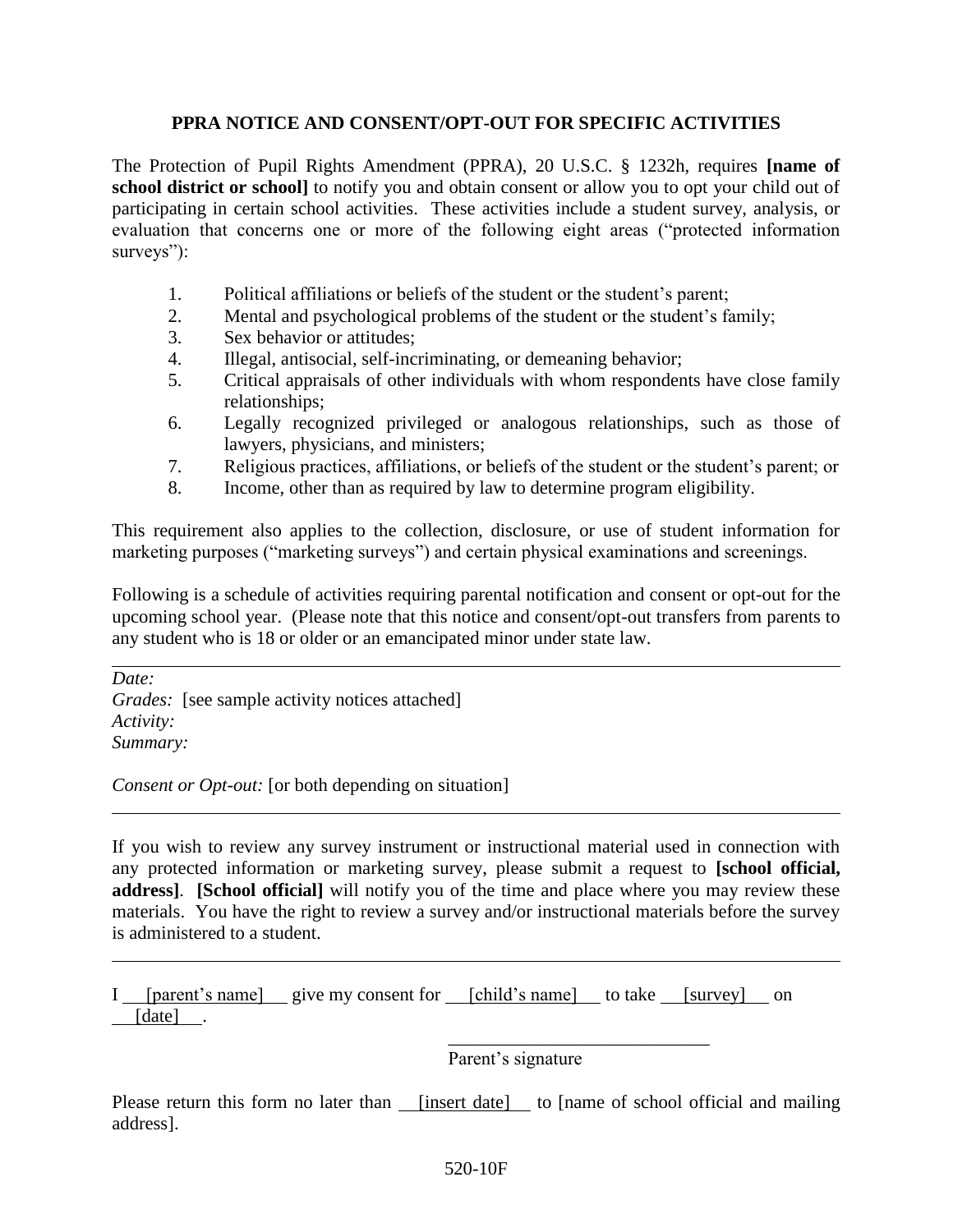## **EXAMPLES OF ACTIVITIES**

*Date:* On or about October 15, 2010 *Grades:* Five and Six *Activity:* ABC Survey of At-Risk Behaviors *Summary:* This is an anonymous survey that asks students questions about behaviors such as drug and alcohol use, sexual conduct, violence, and other at-risk behaviors. The survey also asks questions of a demographic nature concerning family make-up, the relationship between parent and children, and use of alcohol and drugs at home.

*Consent* **[for U.S. Department of Education funded, protected information surveys only]**: A parent must sign and return the attached consent form no later than **[insert return date]** so that your child may participate in this survey.

*Opt-out* **[for any non-U.S. Department of Education funded protected information survey]**: Contact **[school official]** at **[telephone number, email, address, etc.]** no later than **[date]** if you do not want your child to participate in this activity.

| Date:<br>Grades:<br>Activity:<br>Summary: | November 22-24, 2010<br>One through Six<br><b>Flu Shots</b><br>The County Department of Public Health Services will administer flu shots for<br>influenza types A and B. |
|-------------------------------------------|--------------------------------------------------------------------------------------------------------------------------------------------------------------------------|
| $Opt-out:$                                | Contact [school official] at [telephone number, email, address, etc.] no later<br>than <b>[date]</b> if you do not want your child to participate in this activity.      |

**Below is an example dealing with the collection, use, and distribution of personal information for student-based commercial services.**

## **[Limited to personal information designated as "directory information"]**

| Date:      | 2010-2011 School Year                                                                                                                                                                                                                                                                                                              |
|------------|------------------------------------------------------------------------------------------------------------------------------------------------------------------------------------------------------------------------------------------------------------------------------------------------------------------------------------|
| Grades:    | Nine through Twelve                                                                                                                                                                                                                                                                                                                |
| Activity:  | <b>Student-Based Commercial Services</b>                                                                                                                                                                                                                                                                                           |
| Summary:   | <b>[School]</b> collects, or allows businesses to collect, use, and disclose personal<br>information on students, including names, addresses, and telephone listings.<br>These businesses provide student-based products and services, such as computer<br>equipment, sports clothing, school jewelry, and entertainment products. |
| $Opt-out:$ | Contact [school official] at [telephone number, email, address, etc.] no later<br>than [date] if you do not want your child to participate in this activity.                                                                                                                                                                       |

**[Note: This information – names, addresses, and telephone listings – may be designated and disclosed as "directory information" under the school district's student records policy.**